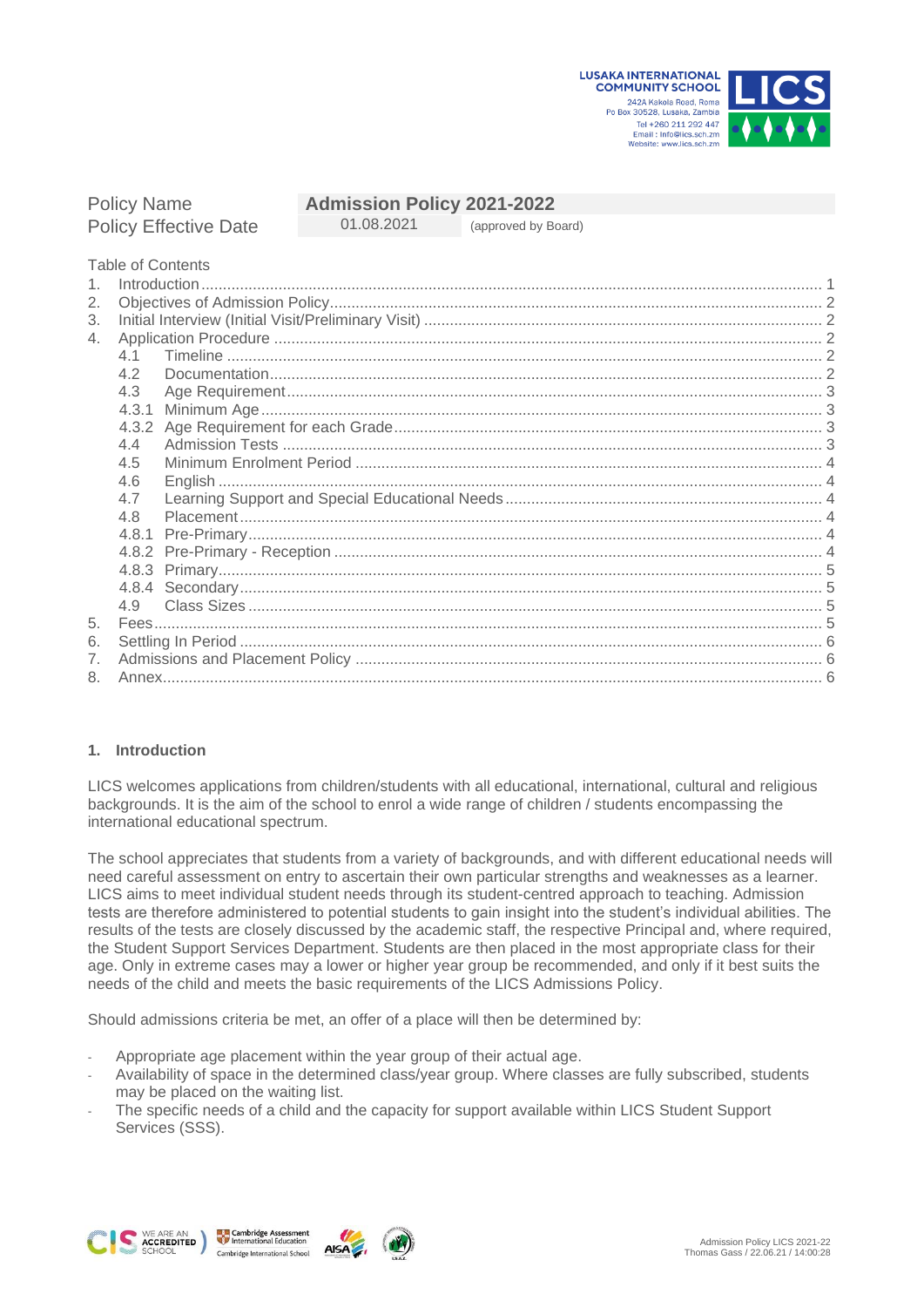

## <span id="page-1-0"></span>**2. Objectives of Admission Policy**

- To ensure an appropriate and effective admission process
- To accurately place students in the appropriate year group
- To promptly identify students' Special Educational Needs / Learning Support Needs
- To ascertain that the prospective student will benefit from the school's programmes
- To ensure that the School's policy of non-discrimination on the basis of gender, race or religion is followed
- <span id="page-1-1"></span>To ensure the admission procedure is followed

## **3. Initial Interview (Initial Visit/Preliminary Visit)**

Parents and children are encouraged to tour the school on a preliminary visit with the schools Admissions Secretary. The Admissions Secretary facilitates the admission process with school interviews all families following administration of assessments. In consultation with the parents, the respective Principal will place each student in the appropriate class. All relevant documents will be passed on to the Class/Form Teacher and Pastoral Coordinator.

Criteria to be considered will include, as necessary:

- Age, or experience-appropriate placement
- The choice of subjects offered by LICS and LICS curriculum
- Previous school reports
- Entry late in the academic year
- Any measures required to help the student adapt to the school
- Transferring from the Southern to Northern hemisphere school years
- Student Support Services
- English as second language (ESL)
- Clearance report from previous school on school fees
- Academic ability of the student
- <span id="page-1-2"></span>Confidential student reference form from the previous school

## **4. Application Procedure**

The Head of School and Principals (PPS, PS, SS) will have the authority to admit students, or to decline entry. Applications are dealt with by the Admissions Secretary and forwarded to the respective Principals for placement following educational consultations / tests.

<span id="page-1-3"></span>These are the following guidelines:

#### **4.1 Timeline**

Applications are accepted throughout the year, although it is not always possible to guarantee or offer a place. Students in examination classes (IGCSE, AS and AL) will need to show a clear curriculum continuity and appropriate level of performance for acceptance.

#### <span id="page-1-4"></span>**4.2 Documentation**

All forms can be downloaded from LICS website [http://www.lics.sch.zm](http://www.lics.sch.zm/)

To apply, each applicant must provide:

- a. A completed Admission Application Form for each student applying to the school. The form can be sent to the school via E-mail: **admissions@lics.sch.zm**
- The application form must be accompanied by the following documents:
- b. Medical Record Form
- c. Copy of birth certificate and/or passport of student applying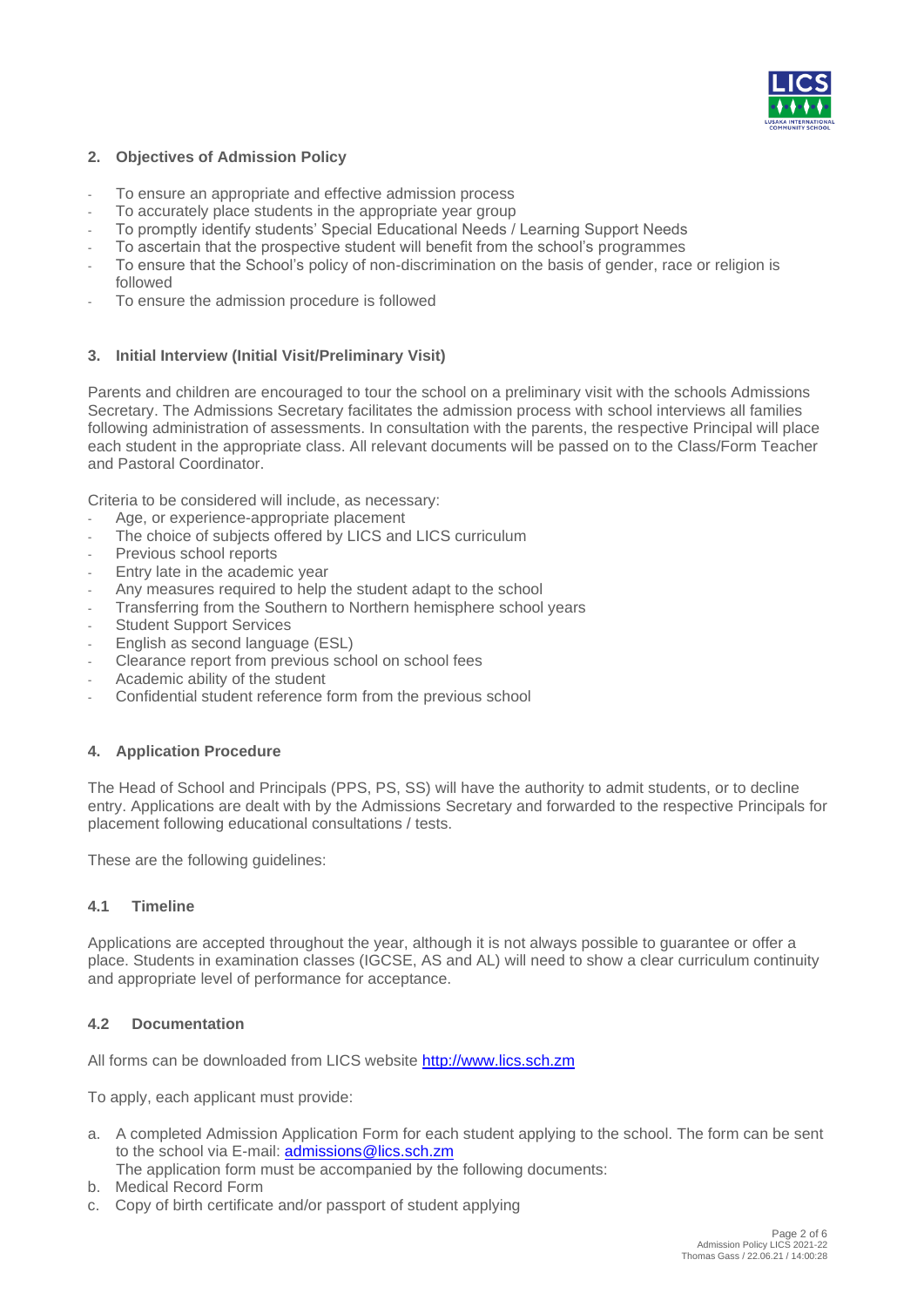

- d. Copy of most recent school report
- e. Confidential Student Reference Form completed by the previous school(s)
- f. Financial Clearance Certificate from the previous school(s) stating that there are no outstanding obligations to the school
- g. Copies of Identity Documents for Parents and/or Guardians
- h. Copies of permits if applicable
- <span id="page-2-0"></span>i. Tuition Fee Payment Policy read, signed and dated

### <span id="page-2-1"></span>**4.3 Age Requirement**

#### 4.3.1 Minimum Age

The youngest age at which students are admitted to the Pre Primary is 1 year 10 months old by the 30<sup>th</sup> June. The minimum entry age to Reception would be 4 years by 30<sup>th</sup> June.

<span id="page-2-2"></span>No student will be admitted if he/she is +1 years above their average year group age.

#### 4.3.2 Age Requirement for each Year group

| Pre Primary School (PPS) |               |                                         |  |
|--------------------------|---------------|-----------------------------------------|--|
| <b>Year Group</b>        | Age Bracket   | Minimum Age<br>by 30 <sup>th</sup> June |  |
| <b>EY Blue</b>           | $\mathcal{P}$ | 1 yr 10 months                          |  |
| EY Red                   | 3             | 2 yr 10 months                          |  |
| <b>EY Yellow</b>         | 3/4           | 3 yr 3 months                           |  |
| Reception                | 4/5           |                                         |  |

| Primary School (PS) |               |                             |  |
|---------------------|---------------|-----------------------------|--|
| Year Group          | Age Bracket   | Minimum Age<br>by 30th June |  |
| Year 1              | $5/6$ years   | 5                           |  |
| Year <sub>2</sub>   | $6/7$ years   | 6                           |  |
| Year <sub>3</sub>   | $7/8$ years   | 7                           |  |
| Year 4              | 8/9 years     | 8                           |  |
| Year 5              | 9 / 10 years  | 9                           |  |
| Year 6              | 10 / 11 years | 10                          |  |

| <b>Secondary School (SS)</b> |             |                             |  |
|------------------------------|-------------|-----------------------------|--|
| Year Group                   | Age Bracket | Minimum Age<br>by 30th June |  |
| Year 7                       | $11 - 12$   | 11                          |  |
| Year 8                       | $12 - 13$   | 12                          |  |
| Year 9                       | $13 - 14$   | 13                          |  |
| Year 10                      | $14 - 15$   | 14                          |  |
| Year 11                      | $15 - 16$   | 15                          |  |
| Year 12                      | $16 - 17$   | 16                          |  |
| Year 13                      | $17 - 18$   | 17                          |  |

## <span id="page-2-3"></span>**4.4 Admission Tests**

There will be baseline admission assessment tests conducted for all new students from Reception up to Year 10.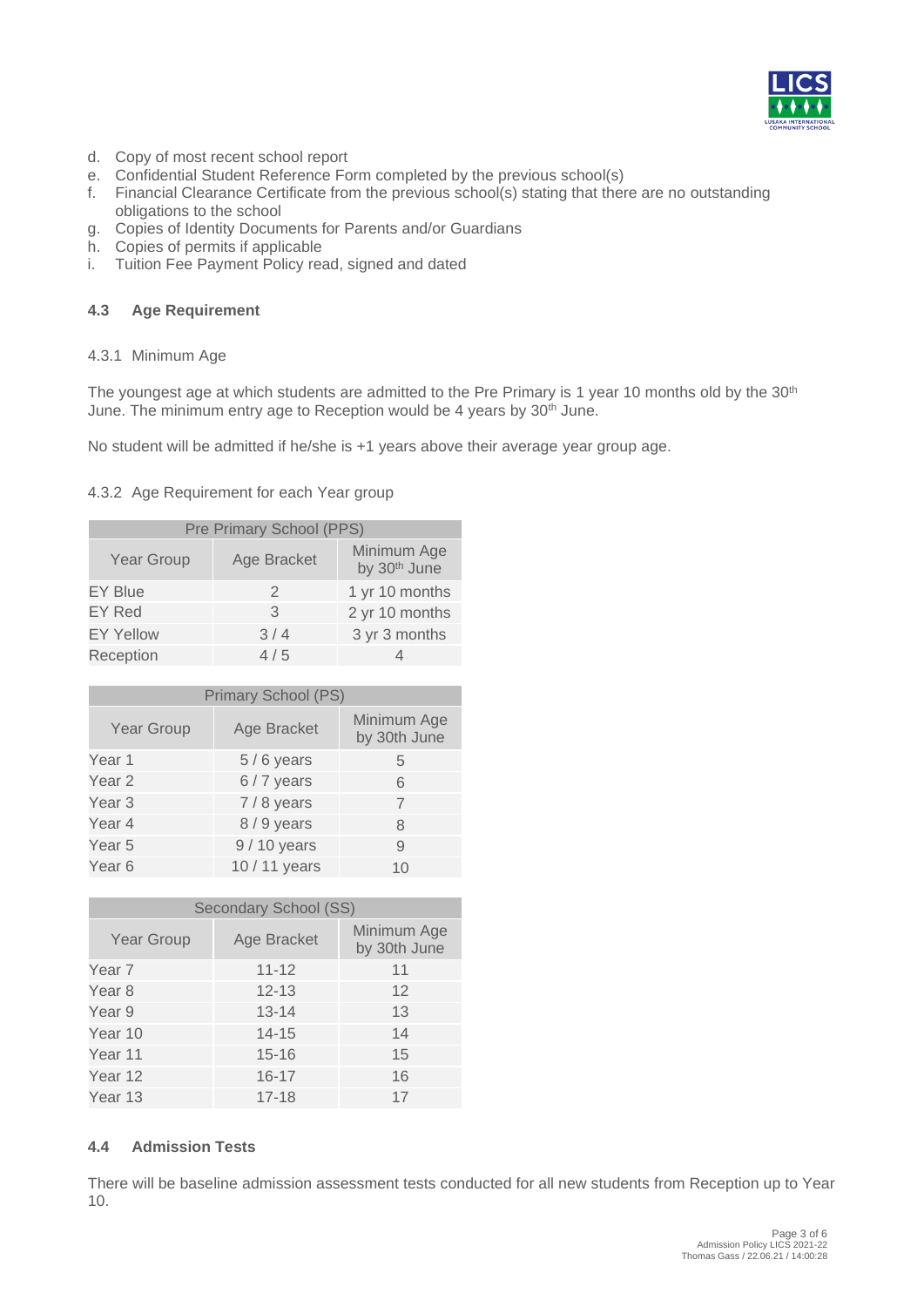

Admission to the IGCSE and A-levels courses is strictly dependent on the subjects offered at LICS, minimum threshold numbers, as well as minimum achieved grades in the relevant subjects for the applicant. Admission within the courses may depend on the student's curriculum continuity at the previous school.

## <span id="page-3-0"></span>**4.5 Minimum Enrolment Period**

<span id="page-3-1"></span>The school does not accept students for 'short stays', i.e. placement for one, two or three terms.

### **4.6 English**

Those children with English as a second language (ESL) may be considered, if in the opinion of the ESL department and the Principal, their needs can be met.

#### <span id="page-3-2"></span>**4.7 Learning Support and Special Educational Needs**

LICS **may** accept students with learning support needs. The level of need and the available facilities and human resources of the Student Support Services department will determine placement or not.

LICS' capacity for student academic support is as follows:

| <b>SEN</b>              | 30 |
|-------------------------|----|
| <b>Learning Support</b> | 35 |

These limits may be reassessed and changed at any time at the school's discretion.

NB:

- If the school considers a child's needs to be beyond the capability of LICS' Student Support Services no place will be offered.
- LICS has the right to request submission of various educational and psychological reports for a fair and informed decision on placement.

## <span id="page-3-4"></span><span id="page-3-3"></span>**4.8 Placement**

4.8.1 Pre-Primary

- Children are placed in classes according to their age. Children who are assessed to be emotionally socially immature or who have difficulties with attachment behaviour may need to remain in a particular group until their difficulties are resolved.
- Movement through classes in the Early Years is dependent on assessment, and parents advised if their child is to remain in a particular group in spite of being the correct age to progress to the next level.
- Children with Special needs will only be accommodated if support is available and may need to be placed in a group below their chronological age if this deemed necessary by the Pre-Primary Principal in consultation with the SEN department, and only if space is available.
- The respective Principal in liaison with the Learning Support Coordinator (where applicable) will determine the class each student will join.
- <span id="page-3-5"></span>• Admission to a school year does not assure promotion to the following year.

#### 4.8.2 Pre-Primary - Reception

- Promotion of children for the EY Yellow group into the Reception class will be dependent on the end of year assessments.
- For external applications The Entrance to Reception Assessment is used for placement purposes.
- Classes are structured so as to ensure that each Reception class has a balanced ability range.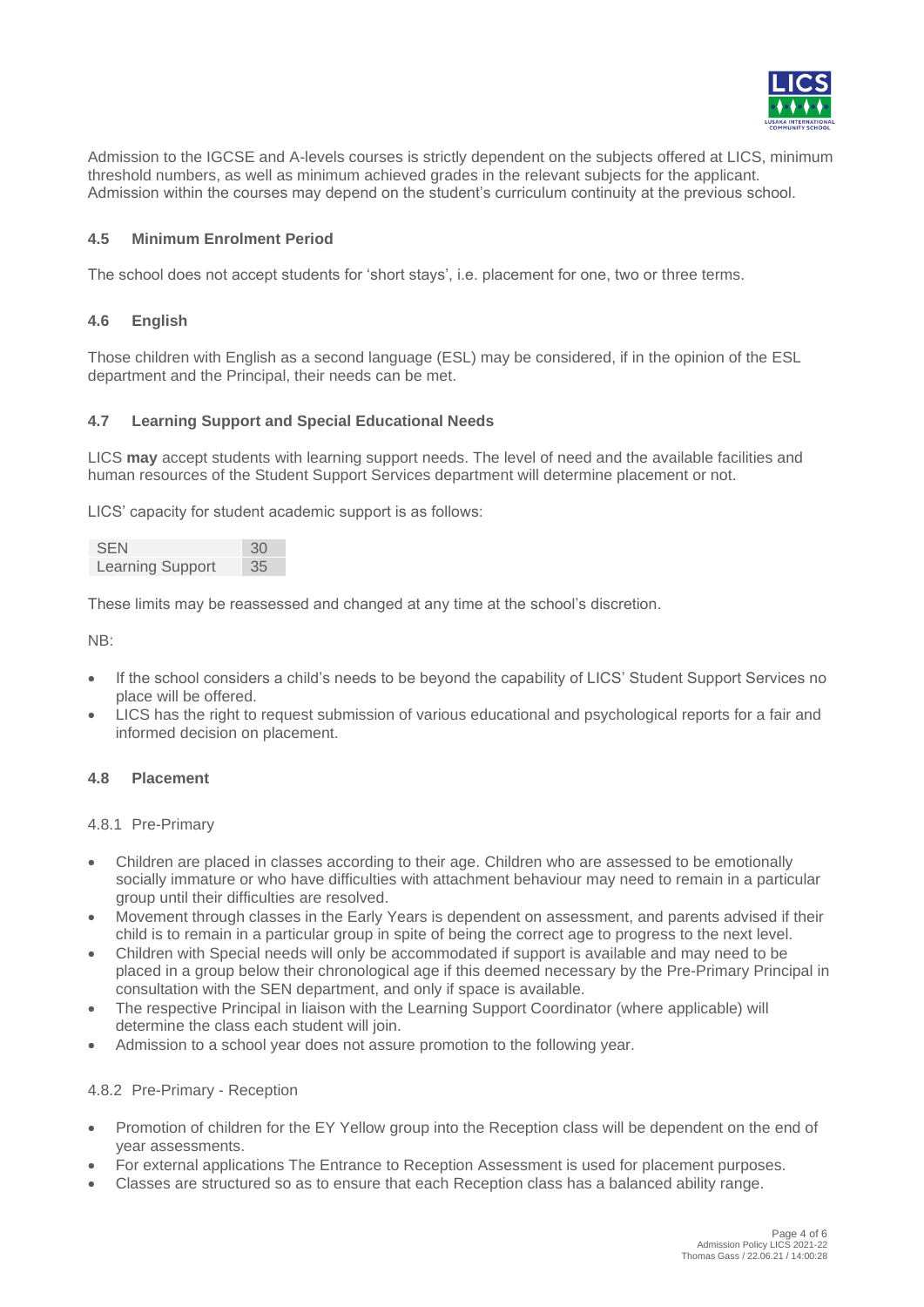

- Places will be offered to outside candidates in accordance with assessment results, the placement policy and availability of places.
- <span id="page-4-0"></span>• Outside candidates will be placed in classes in accordance with the criteria stipulated above.

#### 4.8.3 Primary

- A child is offered a place in a particular Year group on the basis of his/her date of birth. No child will be allocated a class more than one year above or below their chronological age.
- Year 1 children are administered the following assessments:
	- STAR Maths (Standardised score, NC level and year group level)
	- Phonics screening, decodable and tricky words (Phonics phase level)
	- Writing dictation sample (NC level)
	- Reading AR levels (AR book level)
	- Years 2-6 children are administered the following assessments:
	- Accelerated Reader (STAR standardised score, NC level, reading age and book level)
		- STAR Maths (standardised score, NC level and year group level)
		- Vernon Spelling (standardised score and spelling age)
	- Writing sample (NC level)
- Each child will be monitored by the class teacher during the first term, and particularly during the settling in period of the first month of attendance. Any child requiring a personal assistant, provided and paid for by the parents will be informed that this agreement will not be allowed to continue for more than a term.

#### <span id="page-4-1"></span>4.8.4 Secondary

- LICS aims to meet individual student needs by its student centred approach to teaching. Admission tests are therefore administered to potential students to gain insight into the student's individual abilities. The results of the tests are closely discussed by academic staff, the Principal, counsellor and in some cases, the SSS Department. Students are placed in the most appropriate class for their age. In some cases, a lower or higher year group may be recommended, if it best suits the needs of the student. Referral to Special Needs may result in additional testing being required.
- A more rigorous set of entrance criteria apply for IGCSE and A-level students.
- Conditional placements: In certain instances children will be offered a conditional place whereby parents sign a contract binding them to specific targets and outcomes which are expected to be achieved within a set time-frame. Failure to meet the requirements will result in the contract outcomes being enforced.
- In addition to this, parents will be advised that attendance and punctuality are deemed to be of the utmost importance. All students are required to attain a minimum attendance of 95% throughout the year. The only excused absences are due to illness which must be covered by a medical note or, in other extreme circumstance, prior approval by the Principal. Punctuality is expected at 100%. Students not meeting the minimum attendance requirement may have their place at LICS withdrawn.

#### <span id="page-4-2"></span>**4.9 Class Sizes**

Class sizes vary depending on the year group, grade and subject selection in senior years.

<span id="page-4-3"></span>If a class has reached the maximum, students will be placed on a waiting list and subsequently offered a place should one become available. All classes are capped at 25 students per class.

#### **5. Fees**

The Fee Structure and the Tuition Fee Payment Policy are an integral part of an application. Admission Assessment costs have to be paid before the admission test takes place. For all new parents a term's fee, registration fee, capital development fund and security deposit are due in full, payable immediately on offer of a place. Thereafter, parents may opt for the termly or monthly payment options for the remainder of the year.